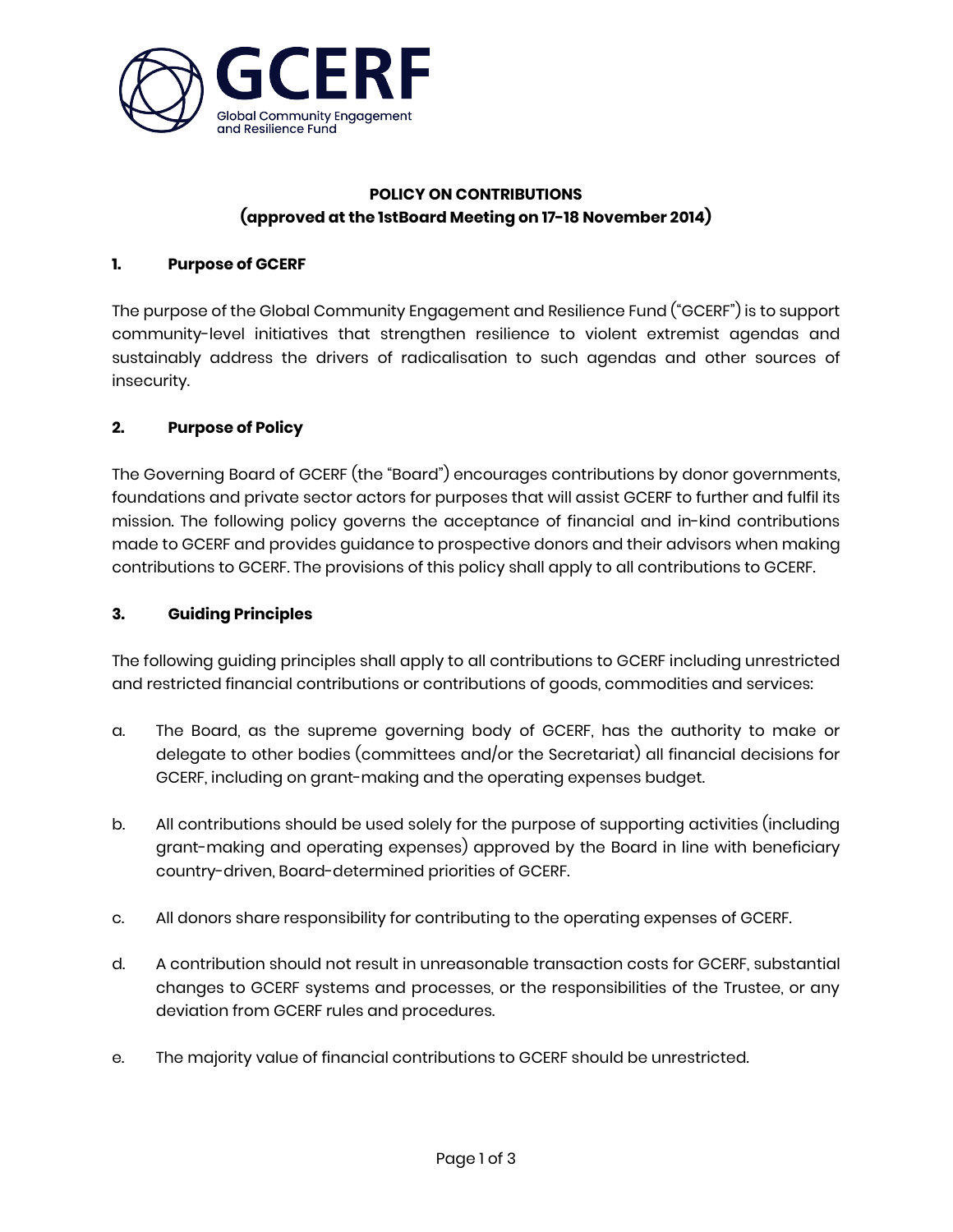f. Any restrictions on the use of contributions must be recorded in writing and signed by both GCERF<sup>[1](#page-1-0)</sup> and the donor. Verbal agreements of restrictions between GCERF and its donors that are not recorded in a contribution agreement are prohibited.

## **4. Restricted Financial Contributions**

#### **4.1 Definition**

For the purpose of this Policy, "restricted financial contributions" (sometimes referred to as "targeted funding" or "earmarked funding") has the meaning assigned by accounting standards applicable to contribution income, i.e. contributions that have been provided by a donor with specific restrictions on how they may be used by a recipient.

## **4.2 Restricted Financial Contributions for Grant Activities**

The Secretariat may mobilize and accept financial contributions which are restricted to broad categories such as thematic (including, but not limited to, education, professional development, women's empowerment, etc.) or geographical areas, [2](#page-1-1) provided that:

- a. such restricted financial contributions comply with the Guiding Principles outlined in paragraph 3 above;
- b. any restricted financial contribution is required to allocate a minimum of 15 per cent to fund the budget for the operating expenses of GCERF, as approved by the Board on an annual basis; and
- c. the Secretariat maintains accounting records necessary to record restrictions attached to contributions, identify the expenditure that satisfies such restrictions, and include them in the financial statements to be provided to the Board on an annual basis.

#### **4.3 Restricted Financial Contributions for Operating Expenses**

The Secretariat may mobilize and accept restricted financial contributions for use to pay operating expenses. Such restricted financial contributions may be made either directly to GCERF or to third parties in payment for the liabilities of GCERF, provided that such contributions comply with the Guiding Principles outline in paragraph 3 above.

<span id="page-1-1"></span><span id="page-1-0"></span><sup>&</sup>lt;sup>2</sup> Note that due to Guiding Principle 3b above, during the pilot phase, geographical restrictions on contributions will only be accepted for those pilot countries or particular initiative/window approved by the Board.



 $\overline{a}$ 

<sup>&</sup>lt;sup>1</sup> Signing authority for GCERF is specified in the Bylaws.